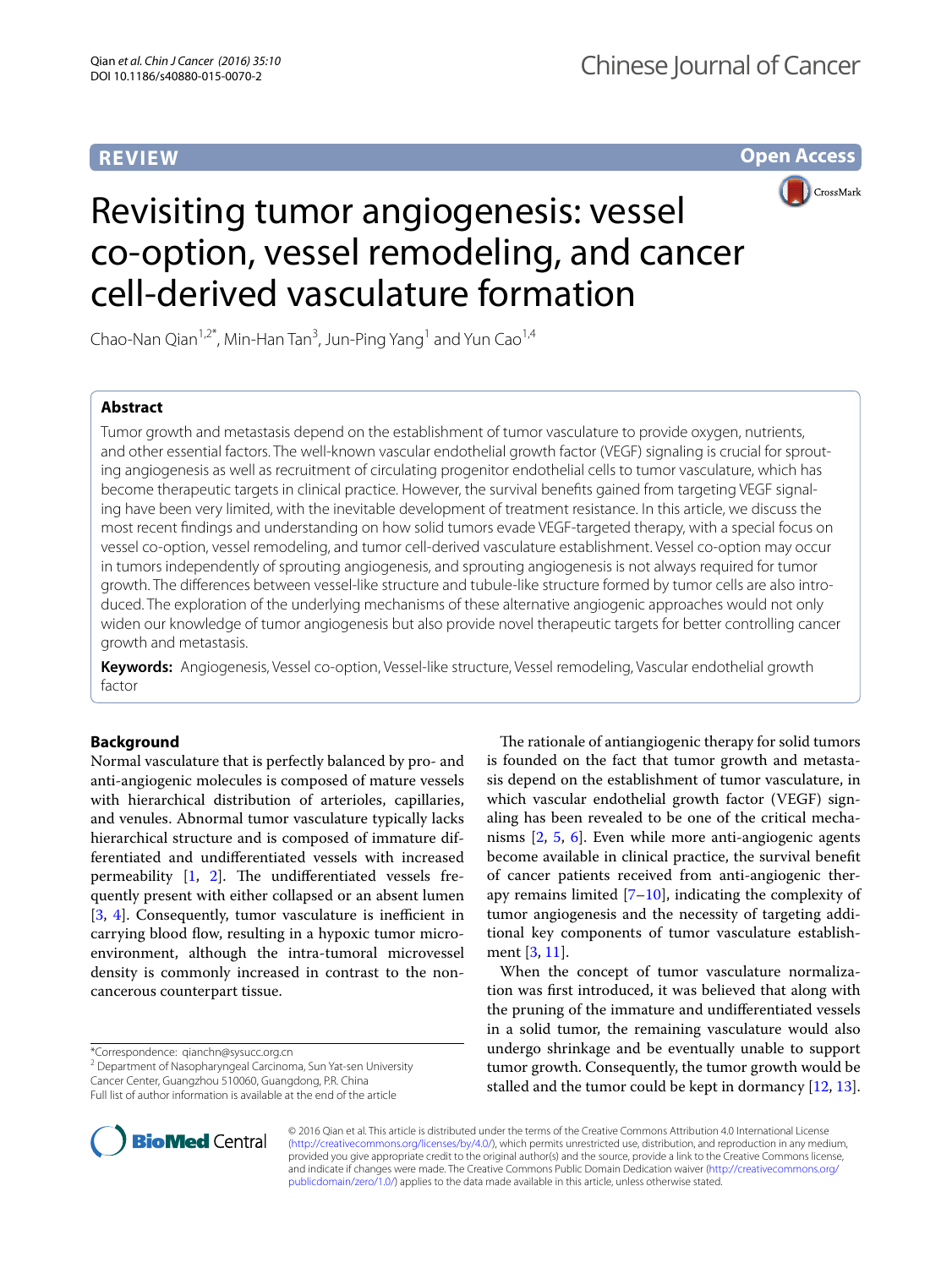In an experimental treatment model of glioma using bevacizumab, an antibody targeting VEGF, the tumor vasculature could be normalized by low-dose bevacizumab treatment; however, no shrinkage was observed in the remaining vessels [[14](#page-4-7)]. In contrast, the remaining vessels undergo remodeling and enlarge in size, supporting the continuous growth of the tumor  $[14]$  $[14]$ . This study clearly reveals two facts: first, tumor vasculature normalization itself cannot prevent solid tumor growth; second, after normalization, the remaining "normalized" vessels can undergo further remodeling and become more efficient in providing blood flow to support tumor growth.

In the present article, we discuss the origin of the remaining vessels after vasculature normalization treatment, as well as the alternative cellular origins of tumor vasculature, which are of great interest for improving the efficacy of antiangiogenic therapy.

### **Co‑opted vessels are prone to survival after tumor vasculature normalization**

Vessels co-option, a procedure of hijacking the blood vessels in surrounding normal tissue along with the invasion of a solid tumor, has been recognized as an important approach to establish tumor vasculature, especially in more aggressive tumors [[2,](#page-3-1) [15](#page-4-8)]. Vessel co-option may occur in tumors independently of sprouting angiogenesis, and sprouting angiogenesis is not always required for tumor growth.

The co-opted vessels are usually supported by pericytes from outside of the vessels. Pericytes are the supporting cells that stabilize blood vessels by accelerating the metabolism of lysophosphatidic acid [[16,](#page-4-9) [17](#page-4-10)], while promoting endothelial cell survival via induction of autocrine VEGF-A signaling [[18](#page-4-11)].

In human colorectal cancer metastasized to the liver, following antiangiogenic therapy with bevacizumab, the remaining resistant vessels are supported by pericytes and are much larger in diameter in comparison to capillary vessels, excluding the possibility of newly induced blood vessels by the tumor [\[19\]](#page-4-12). In mouse xenograft models of human ovarian and esophageal cancers, tumor vasculature normalization with bevacizumab treatment results in the increase of vessel pericyte coverage [\[20\]](#page-4-13). In a genetically engineered mouse model of pancreatic neuroendocrine tumors, long-term treatment with a vascular endothelial growth factor receptor-2 blocking antibody will generate refractory tumors. Inside the refractory tumors, the abundance of pericyte-covered co-opted vessels is increased [[21](#page-4-14)]. In another experimental neuroblastoma model, persistent vessel co-option is the main mechanism for the tumor to evade antiangiogenic therapy [\[22\]](#page-4-15).

Accumulating evidence suggests that the co-opted vessels can better survive after tumor vasculature

normalization, and vessel co-option is an important approach of a solid tumor to evade antiangiogenic therapy [\[23](#page-4-16)].

#### **Vessel co‑option accompanies vessel remodeling**

Tumor-induced vessel remodeling provides better support for primary tumor growth by providing more blood flow [[24](#page-4-17)]. During the natural expansion process of a solid tumor in the primary lesion  $[15]$  $[15]$  or in the metastatic lymph node [[25\]](#page-4-18), vessel remodeling always accompanies vessel co-option, as the co-opted vessel lumen enlarges prior to, and after co-option. The co-opted vessels undergo vessel remodeling in response to vasculature normalization, in observations dating to more than a decade past [[22\]](#page-4-15).

Important alterations during vessel remodeling to better support tumor growth include: (1) the tumor-induced extra-tumoral angiogenesis, more specifically, the generation of arterioles supported by multiple layers of pericytes, where the latter are believed to prevent vascular permeability and oxygen/nutrient exchange between circulation and normal tissue; (2) enlargement of the lumen space in the extra-tumoral vessels prior to vessel cooption; (3) following co-option indicated by the integration of the co-opted vessels and tumor vasculature along with the expansion of the tumor, the layers of pericytes become fewer, and eventually disappear, suggesting more feasibility of the oxygen/nutrient exchange between circulation and tumor tissue [[15](#page-4-8)].

Vessel remodeling inside metastatic lymph nodes has been recognized in the high endothelial venules (HEVs) [[25,](#page-4-18) [26](#page-4-19)]. HEVs belong to a special type of vessel only residing in lymphoid tissues, except the spleen. The normal function of HEVs is to maintain immune function by guiding the extravasation of naïve and central memory T cells from circulation to lymphoid tissue [\[27](#page-4-20)]. The key molecule for inducing lymphocytes extravassation is peripheral node addressin (PNAD) expressed by HEV endothelial cells. L-selectin is the homing receptor expressed on the cellular membrane of lymphocytes, which can recognize PNAD and induce localization and extravasation of the lymphocytes.

In the lymph node draining a solid tumor, the lack of conventional sprouting angiogenesis is accompanied by treatment resistance against bevacizumab [[28](#page-4-21)]. Alternatively, dramatic remodeling of HEVs in the sentinel lymph node can be observed with larger lumen space, thinner wall, and more red blood cells inside the lumen compared with other non-sentinel lymph nodes, and all these changes can be induced by the primary tumor even before metastasis [\[25](#page-4-18), [26](#page-4-19)]. After the arrival of metastatic cancer cells, the remodeled HEVs can be further coopted into tumor vasculature along with the expansion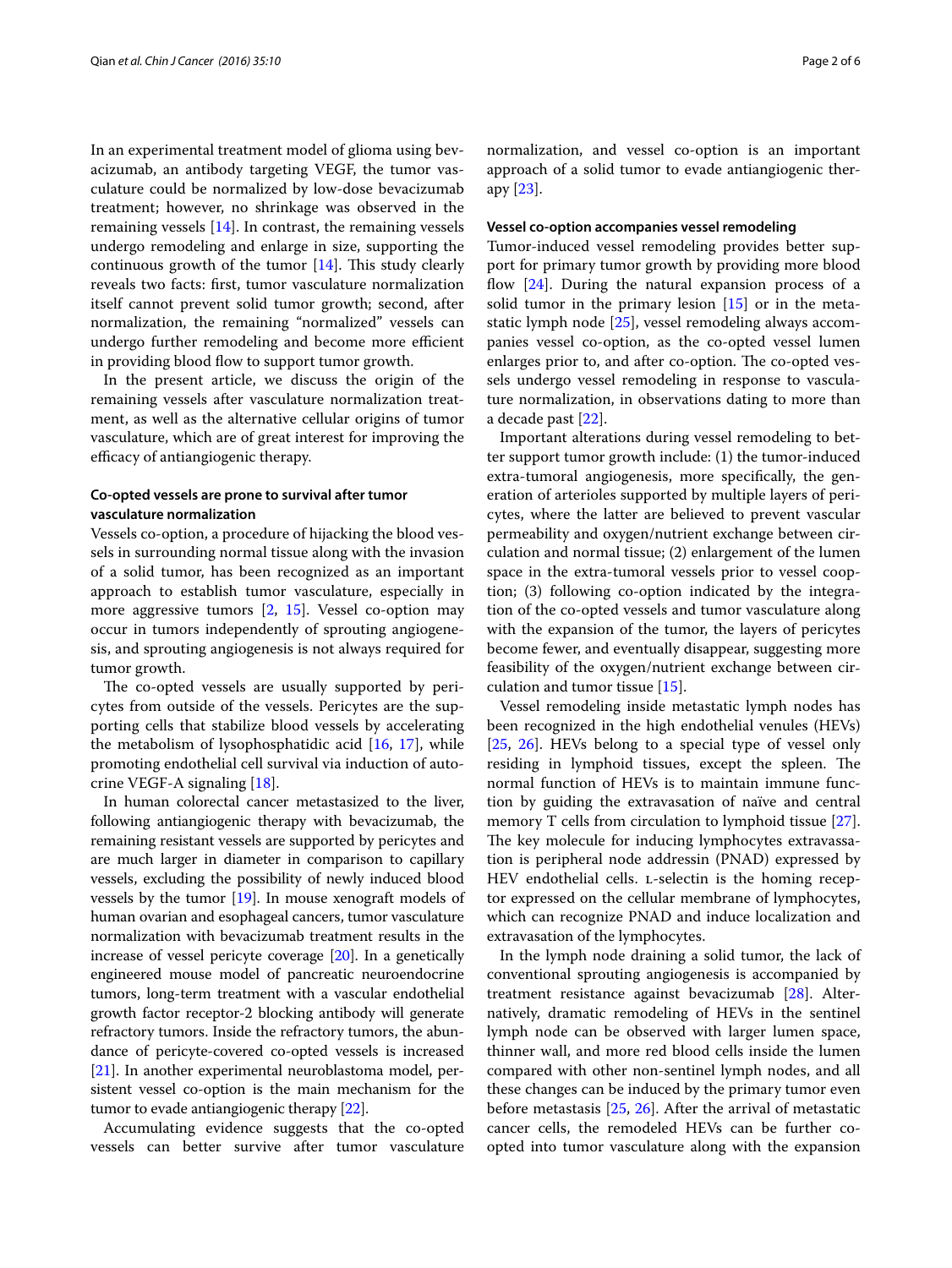of the tumor nests occupying the whole lymph node. The co-opted HEVs further undergo differentiation by losing their immunological marker PNAD, suggesting that following vessel co-option, the function of HEV has been switched from immune to carrying blood flow to better support the growing of metastatic tumor in the lymph node [\[25](#page-4-18), [26](#page-4-19)]. In patients with squamous cell carcinoma of the tongue, increasing number of remodeled HEVs in the cervical lymph nodes associates with lymph node metastasis and poor patient survival [\[29](#page-4-22)]. Pioneering exploration on the underlying molecular mechanisms has revealed that bone morphogenetic protein-4 (BMP-4) is a negative regulator of HEV remodeling in the lymph node [[30\]](#page-4-23).

In summary, vessel co-option is commonly accompanied by vessel remodeling, which aims to provide more blood flow for tumor progression.

#### **Tumor cell‑derived vasculature establishment**

The capability of cancer cells to integrate into tumor endothelium, with or without the participation of endothelial cells to form a vessel-like network, has been observed for decades and termed as vasculogenic mimicry [[31,](#page-4-24) [32](#page-4-25)]. Cancer stem cells are believed to be the culprit behind this phenomenon [\[33](#page-4-26)]. For example, glioblastoma stem-like cells have been found to be able to form tumor vasculature via endothelial differentiation [[34\]](#page-4-27). Moreover, the cancer cell-originated vasculature has been suggested as an important mechanism underlying treatment resistance of anti-VEGF therapy [[35\]](#page-4-28). For example, in an ovarian cancer mouse model, treatment of bevacizumab can inhibit tumor growth but accelerate metastasis with the formation of vasculogenic mimicry [[36\]](#page-4-29).

The multipotentiality of cancer cells in transformation and trans-differentiation has been reported in numerous studies [[37](#page-4-30)[–39](#page-4-31)]. In addition to forming vessel-like structure, cancer cells with stem cell properties can also form branched tubular structure under certain circumstances. For example, T-47D breast cancer cells can form duct-like structure after the activation of c-MET receptor in vitro  $[40]$  $[40]$ . LA7 rat breast cancer cells with stem cell properties can form branched duct-like structure expressing luminal (K18), alveolar (β-casein) and myoepithelial  $(K14)$  markers [[41\]](#page-4-33). Therefore, it is necessary to distinguish these two phenomena derived from cancer cells: vessel-like structure versus tubule-like (also known as duct-like) structure. Figure [1](#page-2-0) illustrates the structural differences of these two morphological transformations of cancer cells.

We believe that the formation of vessel-like structures and tubule-like structures are two different directions of cancer cell trans-differentiation, and only vessel-like



<span id="page-2-0"></span>structures are related to the formation of tumor vasculature. The underlying molecular mechanisms of transdifferentiation from cancer cells to endothelial-like cells forming the vessel-like structure are of great interest, and there are ongoing studies focusing on this phenomenon.

The underlying molecular mechanisms of tumor-cell derived vasculature formation are far less illustrated. The αvβ5 integrin expressed in neuropilin 1-positive melanoma cells, which are highly aggressive cells, has been found to be responsible for vasculogenesis mimicry in melanoma [\[42\]](#page-4-34). This phenotype can be inhibited by cilengitide, a potent inhibitor of αν integrins activation [\[42](#page-4-34)]. As an epithelial-mesenchymal transition (EMT) regulator, zinc finger E-box binding homeobox 2 (ZEB2) can promote vasculogenic mimicry form by hepatocellular carcinoma cells [\[43](#page-4-35)].

Some other molecules, most of which are also expressed by cancer stem cells, have been found to be associated with vasculogenic tumor cells, including VEcadherin, Nodal, hypoxia-inducible factor-1α, Roundabout-4, Sema4D, Ephrin-A1, Ephrin-B1, Ephrin-B2, EphA2, EphB2, EphB4, fibroblast growth factor 2, fibroblast growth factor receptor 1, CD133, Notch1, Nodal, Dll4, sonic hedgehog, Runx-1, ETV2, Mig-7, Twistrelated protein 1, TIE1, uPA, TIE2, hepatocyte growth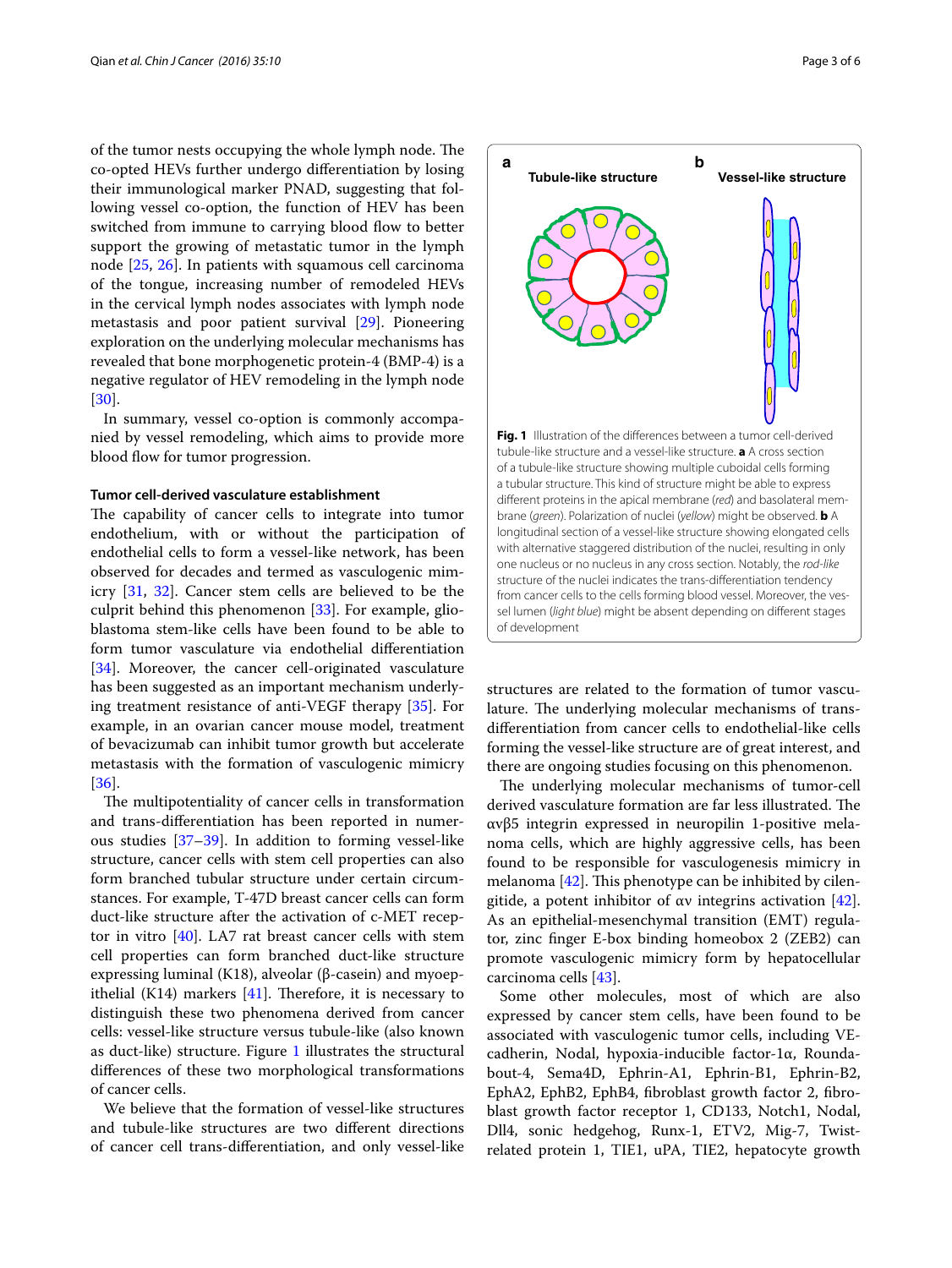factor, matrix metalloproteinase 2 (MMP2), MMP9, and angiogenin [\[44](#page-4-36), [45\]](#page-4-37). However, how these molecules orchestrate the phenotype of vasculogenic mimicry is mainly undetermined.

The close relationship between cancer stem cells and tumor cell-derived vasculature development suggests that targeting the stemness characteristics of cancer cells might be able to ultimately diminish the vasculature formation by cancer cell trans-differentiation.

#### **Vasculogenic mimicry and tumor metastasis**

The close relationship between vasculogenic mimicry formation and metastasis has been repeatedly reported. For example, active caspase-3 simultaneously enhances the capacities of cellular motility and vascular mimicry formation of melanoma cells [[46\]](#page-4-38). MicroRNA-124 (miR-124) represses both vasculogenic mimicry and motility of cervical cancer cells [[47](#page-4-39)]. However, most of the studies could not validate that the cells contributing to vasculogenic mimicry are the same cells that metastasize to distant organs.

In a recent study, a causal relationship between vasculogenic mimicry and metastasis is proposed [[48\]](#page-5-0). In this study using breast cancer animal models, the metastatic populations within a heterogenous tumor demonstrate their ability of forming vasculogenic mimicry to ensure other metastatic cells travel into circulation. The two identified proteins secreted by metastatic tumor cells, SERPINE2 and secretory leukocyte protease inhibitor (SLPI), are responsible for promoting vasculogenic mimicry. However, the tumor cells forming vascular network are morphologically altered to be thin layer cells similar to normal endothelial cells. There is no evidence to show that these cells could be transformed back to active metastatic tumor cells. Therefore, it is more reasonable to speculate that the metastatic cancer cell populations have a potential to form vasculogenic mimicry by sacrificing a small portion within the population and ensuring metastasis of the remaining cells; the cells forming vasculogenic mimicry are the ones most likely undergoing differentiation. This orchestrating action is partially supported by the evidence that in metastasis of pancreatic cancer cells, multiple clones of cancer cells occur in different phases of metastasis, indicating the heterotypic interactions between tumor subpopulations contributing to metastasis progression [[49](#page-5-1)]. Our previous studies have also found that the low-metastatic cancer cells can be promoted to possess more aggressive behaviors by high-metastasis cancer cells via serglycin and interleukin-8 (IL-8) signaling  $[50-52]$  $[50-52]$ .

In conclusion, establishing tumor vasculature is one of multiple events during the remodeling of tumor

microenvironment for promoting tumor cell survival, growth, and spread. This attempt could be highly organized and coordinated among multipotent tumor cells and other normal host cells and host tissues. The well-known VEGF signaling pathway is crucial for sprouting angiogenesis from existing capillary endothelial cells as well as recruitment of circulating progenitor endothelial cells to tumor vasculature, which has become therapeutic targets in several cancer types. However, vessel co-option, remodeling of co-opted vessels, and forming vessel-like structure from tumor cells are some of the alternative approaches for a solid tumor to establish tumor vasculature as well as possible resistance against anti-VEGF therapy. The exploration of the underlying mechanisms of these alternative angiogenic approaches would not only widen our knowledge of tumor angiogenesis but could also provide novel therapeutic targets for better controlling cancer growth and metastasis.

#### **Authors' contributions**

All authors contributed thoughts to this perspective article. CNQ wrote the manuscript, and MHT revised the manuscript. All authors read and approved the final manuscript.

#### **Author details**

<sup>1</sup> State Key Laboratory of Oncology in South China Collaborative, Innovation Center for Cancer Medicine, Sun Yat-sen University Cancer Center, Guangzhou 510060, Guangdong, P.R. China. <sup>2</sup> Department of Nasopharyngeal Carcinoma, Sun Yat-sen University Cancer Center, Guangzhou 510060, Guangdong, P.R. China.<sup>3</sup> Institute of Bioengineering and Nanotechnology, Singapore, Republic of Singapore. <sup>4</sup> Department of Pathology, Sun Yat-sen University Cancer Center, Guangzhou 510060, Guangdong, P.R. China.

#### **Acknowledgements**

This work was supported by grants from the National Natural Science Foundation of China (No. 81472386, 81472380, 81272340, and 81030043) and the National High Technology Research and Development Program of China (863 Program, No. 2012AA02A501)Received: 23 September 2015 Accepted: 4 November 2015.

#### **Competing interests**

The authors declare that they have no competing interests.

Received: 23 September 2015 Accepted: 4 November 2015 Published online: 08 January 2016

#### **References**

- <span id="page-3-0"></span>1. McDonald DM, Baluk P. Imaging of angiogenesis in inflamed airways and tumors: newly formed blood vessels are not alike and may be wildly abnormal: Parker B. Francis lecture. Chest. 2005;128(6 Suppl):602S–8S. doi:[10.1378/chest.128.6\\_suppl.602S-a.](http://dx.doi.org/10.1378/chest.128.6_suppl.602S-a)
- <span id="page-3-1"></span>2. Qin L, Bromberg-White JL, Qian CN. Opportunities and challenges in tumor angiogenesis research: back and forth between bench and bed. Adv Cancer Res. 2012;113:191–239. doi[:10.1016/](http://dx.doi.org/10.1016/B978-0-12-394280-7.00006-3) [B978-0-12-394280-7.00006-3.](http://dx.doi.org/10.1016/B978-0-12-394280-7.00006-3)
- <span id="page-3-2"></span>3. Qian CN, Huang D, Wondergem B, Teh BT. Complexity of tumor vasculature in clear cell renal cell carcinoma. Cancer. 2009;115(10 Suppl):2282–9. doi:[10.1002/cncr.24238.](http://dx.doi.org/10.1002/cncr.24238)
- <span id="page-3-3"></span>4. Yao X, Qian CN, Zhang ZF, Tan MH, Kort EJ, Yang XJ, et al. Two distinct types of blood vessels in clear cell renal cell carcinoma have con‑ trasting prognostic implications. Clin Cancer Res. 2007;13(1):161–9. doi:[10.1158/1078-0432.CCR-06-0774](http://dx.doi.org/10.1158/1078-0432.CCR-06-0774).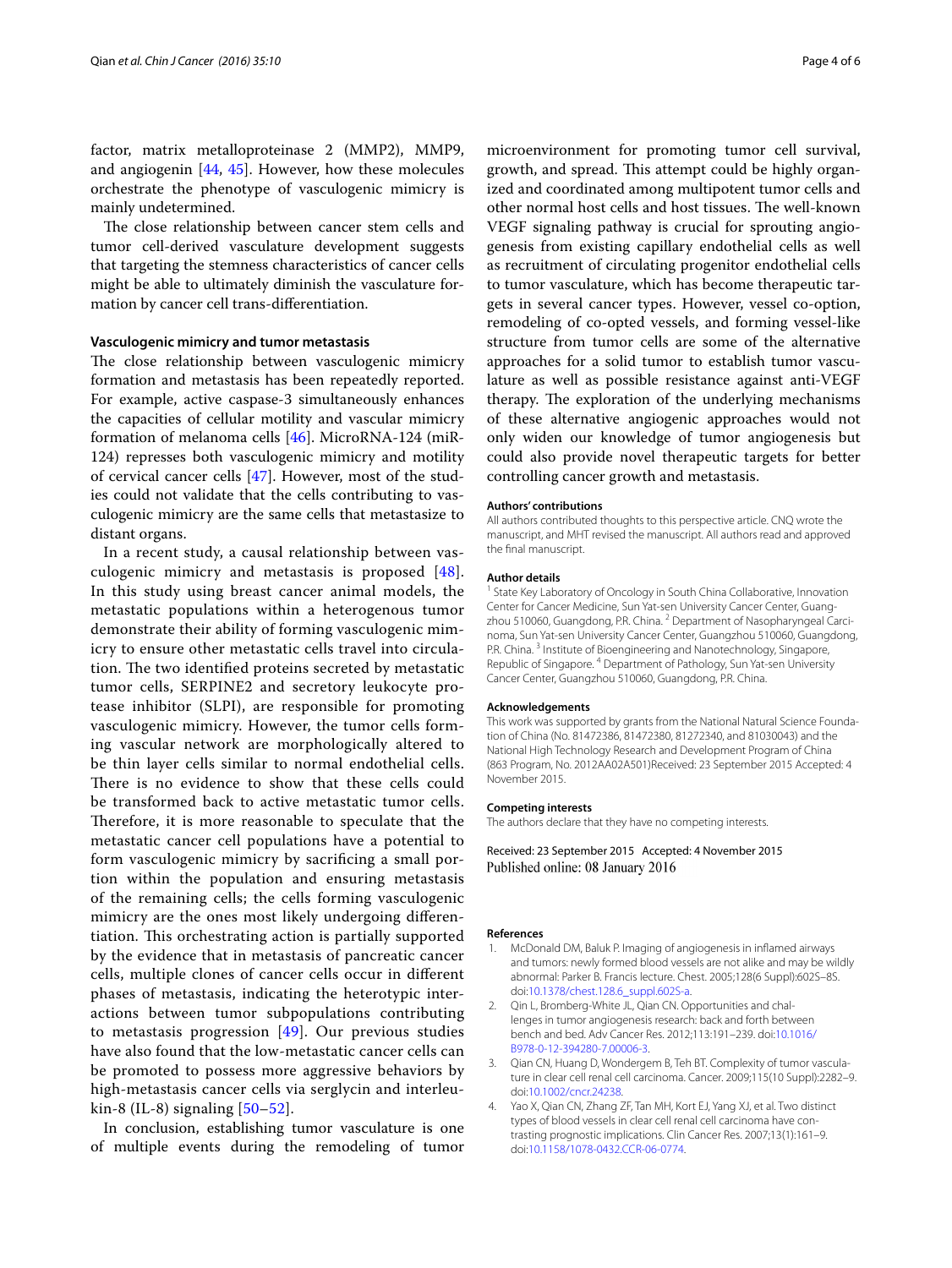- <span id="page-4-0"></span>5. Al-Husein B, Abdalla M, Trepte M, Deremer DL, Somanath PR. Antiangiogenic therapy for cancer: an update. Pharmacotherapy. 2012;32(12):1095–111. doi:[10.1002/phar.1147](http://dx.doi.org/10.1002/phar.1147).
- <span id="page-4-1"></span>6. Stacker SA, Achen MG. The VEGF signaling pathway in cancer: the road ahead. Chin J Cancer. 2013;32(6):297–302. doi[:10.5732/cjc.012.10319](http://dx.doi.org/10.5732/cjc.012.10319).
- <span id="page-4-2"></span>7. Ciliberto D, Staropoli N, Caglioti F, Gualtieri S, Fiorillo L, Chiellino S, et al. A systemic review and meta-analysis of randomized trials on the role of targeted therapy in the management of advanced gastric cancer: evidence does not translate? Cancer Biol Ther. 2015. doi[:10.1080/15384047.2015.10](http://dx.doi.org/10.1080/15384047.2015.1056415) [56415.](http://dx.doi.org/10.1080/15384047.2015.1056415)
- 8. Colagrande S, Regini F, Taliani GG, Nardi C, Inghilesi AL. Advanced hepatocellular carcinoma and sorafenib: diagnosis, indications, clinical and radiological follow-up. World J Hepatol. 2015;7(8):1041–53. doi:[10.4254/](http://dx.doi.org/10.4254/wjh.v7.i8.1041) [wjh.v7.i8.1041.](http://dx.doi.org/10.4254/wjh.v7.i8.1041)
- Della Pepa C, Tonini G, Pisano C, Di Napoli M, Cecere SC, Tambaro R, et al. Ovarian cancer standard of care: are there real alternatives? Chin J Cancer. 2015;34(1):17–27. doi[:10.5732/cjc.014.10274](http://dx.doi.org/10.5732/cjc.014.10274).
- <span id="page-4-3"></span>10. Gadducci A, Lanfredini N, Sergiampietri C. Antiangiogenic agents in gynecological cancer: state of art and perspectives of clinical research. Crit Rev Oncol Hematol. 2015. doi[:10.1016/j.critrevonc.2015.05.009.](http://dx.doi.org/10.1016/j.critrevonc.2015.05.009)
- <span id="page-4-4"></span>11. Chen YS, Chen ZP, Vasculogenic mimicry: a novel target for glioma therapy. Chin J Cancer. 2014;33(2):74–9. doi[:10.5732/cjc.012.10292](http://dx.doi.org/10.5732/cjc.012.10292).
- <span id="page-4-5"></span>12. Jain RK. Normalizing tumor vasculature with anti-angiogenic therapy: a new paradigm for combination therapy. Nat Med. 2001;7(9):987–9. doi:[10.1038/nm0901-987.](http://dx.doi.org/10.1038/nm0901-987)
- <span id="page-4-6"></span>13. Jain RK. Normalization of tumor vasculature: an emerging concept in antiangiogenic therapy. Science. 2005;307(5706):58–62. doi[:10.1126/](http://dx.doi.org/10.1126/science.1104819) [science.1104819.](http://dx.doi.org/10.1126/science.1104819)
- <span id="page-4-7"></span>14. von Baumgarten L, Brucker D, Tirniceru A, Kienast Y, Grau S, Burgold S, et al. Bevacizumab has differential and dose-dependent effects on glioma blood vessels and tumor cells. Clin Cancer Res. 2011;17(19):6192– 205. doi:[10.1158/1078-0432.CCR-10-1868.](http://dx.doi.org/10.1158/1078-0432.CCR-10-1868)
- <span id="page-4-8"></span>15. Qian CN. Hijacking the vasculature in ccRCC-co-option, remodelling and angiogenesis. Nat Rev Urol. 2013;10(5):300–4. doi:[10.1038/](http://dx.doi.org/10.1038/nrurol.2013.26) [nrurol.2013.26](http://dx.doi.org/10.1038/nrurol.2013.26).
- <span id="page-4-9"></span>16. Motiejunaite R, Aranda J, Kazlauskas A. Pericytes prevent regression of endothelial cell tubes by accelerating metabolism of lysophosphatidic acid. Microvasc Res. 2014;93:62–71. doi[:10.1016/j.mvr.2014.03.003](http://dx.doi.org/10.1016/j.mvr.2014.03.003).
- <span id="page-4-10"></span>17. Schrimpf C, Xin C, Campanholle G, Gill SE, Stallcup W, Lin SL, et al. Pericyte TIMP3 and ADAMTS1 modulate vascular stability after kidney injury. J Am Soc Nephrol. 2012;23(5):868–83. doi[:10.1681/ASN.2011080851.](http://dx.doi.org/10.1681/ASN.2011080851)
- <span id="page-4-11"></span>18. Franco M, Roswall P, Cortez E, Hanahan D, Pietras K. Pericytes promote endothelial cell survival through induction of autocrine VEGF-A signaling and Bcl-w expression. Blood. 2011;118(10):2906–17. doi[:10.1182/](http://dx.doi.org/10.1182/blood-2011-01-331694) [blood-2011-01-331694](http://dx.doi.org/10.1182/blood-2011-01-331694).
- <span id="page-4-12"></span>19. Weisshardt P, Trarbach T, Durig J, Paul A, Reis H, Tilki D, et al. Tumor vessel stabilization and remodeling by anti-angiogenic therapy with bevacizumab. Histochem Cell Biol. 2012;137(3):391–401. doi:[10.1007/](http://dx.doi.org/10.1007/s00418-011-0898-8) [s00418-011-0898-8.](http://dx.doi.org/10.1007/s00418-011-0898-8)
- <span id="page-4-13"></span>20. Arjaans M, Oude Munnink TH, Oosting SF, Terwisscha van Scheltinga AG, Gietema JA, Garbacik ET, et al. Bevacizumab-induced normalization of blood vessels in tumors hampers antibody uptake. Cancer Res. 2013;73(11):3347–55. doi[:10.1158/0008-5472.CAN-12-3518.](http://dx.doi.org/10.1158/0008-5472.CAN-12-3518)
- <span id="page-4-14"></span>21. Franco M, Paez-Ribes M, Cortez E, Casanovas O, Pietras K. Use of a mouse model of pancreatic neuroendocrine tumors to find pericyte biomarkers of resistance to anti-angiogenic therapy. Horm Metab Res. 2011;43(12):884–9. doi:[10.1055/s-0031-1284381](http://dx.doi.org/10.1055/s-0031-1284381).
- <span id="page-4-15"></span>22. Kim ES, Serur A, Huang J, Manley CA, McCrudden KW, Frischer JS, et al. Potent VEGF blockade causes regression of coopted vessels in a model of neuroblastoma. Proc Natl Acad Sci USA. 2002;99(17):11399–404. doi:[10.1073/pnas.172398399](http://dx.doi.org/10.1073/pnas.172398399).
- <span id="page-4-16"></span>23. Bergers G, Hanahan D. Modes of resistance to anti-angiogenic therapy. Nat Rev Cancer. 2008;8(8):592–603. doi:[10.1038/nrc2442](http://dx.doi.org/10.1038/nrc2442).
- <span id="page-4-17"></span>24. Farnsworth RH, Lackmann M, Achen MG, Stacker SA. Vascular remodeling in cancer. Oncogene. 2014;33(27):3496–505. doi[:10.1038/onc.2013.304.](http://dx.doi.org/10.1038/onc.2013.304)
- <span id="page-4-18"></span>25. Qian CN, Berghuis B, Tsarfaty G, Bruch M, Kort EJ, Ditlev J, et al. Preparing the "soil": the primary tumor induces vasculature reorganization in the sentinel lymph node before the arrival of metastatic cancer cells. Cancer Res. 2006;66(21):10365–76. doi:[10.1158/0008-5472.CAN-06-2977.](http://dx.doi.org/10.1158/0008-5472.CAN-06-2977)
- <span id="page-4-19"></span>26. Qian CN, Resau JH, Teh BT. Prospects for vasculature reorganization in sentinel lymph nodes. Cell Cycle. 2007;6(5):514–7.
- <span id="page-4-20"></span>27. Sakai Y, Kobayashi M. Lymphocyte 'homing' and chronic inflammation. Pathol Int. 2015;65(7):344–54. doi[:10.1111/pin.12294.](http://dx.doi.org/10.1111/pin.12294)
- <span id="page-4-21"></span>28. Jeong HS, Jones D, Liao S, Wattson DA, Cui CH, Duda DG, et al. Investigation of the lack of angiogenesis in the formation of lymph node metastases. J Natl Cancer Inst. 2015. doi:[10.1093/jnci/djv155.](http://dx.doi.org/10.1093/jnci/djv155)
- <span id="page-4-22"></span>29. Lee SY, Chao-Nan Q, Seng OA, Peiyi C, Bernice WH, Swe MS, et al. Changes in specialized blood vessels in lymph nodes and their role in cancer metastasis. J Transl Med. 2012;10:206. doi[:10.1186/1479-5876-10-206.](http://dx.doi.org/10.1186/1479-5876-10-206)
- <span id="page-4-23"></span>30. Farnsworth RH, Karnezis T, Shayan R, Matsumoto M, Nowell CJ, Achen MG, et al. A role for bone morphogenetic protein-4 in lymph node vascular remodeling and primary tumor growth. Cancer Res. 2011;71(20):6547–57. doi:[10.1158/0008-5472.CAN-11-0200](http://dx.doi.org/10.1158/0008-5472.CAN-11-0200).
- <span id="page-4-24"></span>31. Folberg R, Hendrix MJ, Maniotis AJ. Vasculogenic mimicry and tumor angiogenesis. Am J Pathol. 2000;156(2):361–81. doi[:10.1016/](http://dx.doi.org/10.1016/S0002-9440(10)64739-6) [S0002-9440\(10\)64739-6](http://dx.doi.org/10.1016/S0002-9440(10)64739-6).
- <span id="page-4-25"></span>32. Seftor RE, Hess AR, Seftor EA, Kirschmann DA, Hardy KM, Margaryan NV, et al. Tumor cell vasculogenic mimicry: from controversy to therapeutic promise. Am J Pathol. 2012;181(4):1115–25. doi[:10.1016/j.ajpath.2012.07.013](http://dx.doi.org/10.1016/j.ajpath.2012.07.013).
- <span id="page-4-26"></span>33. Qiao L, Liang N, Zhang J, Xie J, Liu F, Xu D, et al. Advanced research on vasculogenic mimicry in cancer. J Cell Mol Med. 2015;19(2):315–26. doi:[10.1111/jcmm.12496](http://dx.doi.org/10.1111/jcmm.12496).
- <span id="page-4-27"></span>34. Ricci-Vitiani L, Pallini R, Biffoni M, Todaro M, Invernici G, Cenci T, et al. Tumour vascularization via endothelial differentiation of glioblastoma stem-like cells. Nature. 2010;468(7325):824–8. doi:[10.1038/nature09557](http://dx.doi.org/10.1038/nature09557).
- <span id="page-4-28"></span>35. Soda Y, Myskiw C, Rommel A, Verma IM. Mechanisms of neovascularization and resistance to anti-angiogenic therapies in glioblastoma multiforme. J Mol Med (Berl). 2013;91(4):439–48. doi[:10.1007/s00109-013-1019-z](http://dx.doi.org/10.1007/s00109-013-1019-z).
- <span id="page-4-29"></span>36. Xu Y, Li Q, Li XY, Yang QY, Xu WW, Liu GL. Short-term anti-vascular endothelial growth factor treatment elicits vasculogenic mimicry formation of tumors to accelerate metastasis. J Exp Clin Cancer Res. 2012;31:16. doi:[10.1186/1756-9966-31-16](http://dx.doi.org/10.1186/1756-9966-31-16).
- <span id="page-4-30"></span>37. Hu CD, Choo R, Huang J. Neuroendocrine differentiation in prostate cancer: a mechanism of radioresistance and treatment failure. Front Oncol. 2015;5:90. doi:[10.3389/fonc.2015.00090](http://dx.doi.org/10.3389/fonc.2015.00090).
- 38. Jang YY, Sharkis SJ. Stem cell plasticity: a rare cell, not a rare event. Stem Cell Rev. 2005;1(1):45–51. doi:[10.1385/SCR:1:1:045](http://dx.doi.org/10.1385/SCR:1:1:045).
- <span id="page-4-31"></span>39. Zane M, Scavo E, Catalano V, Bonanno M, Todaro M, De Maria R, et al. Normal vs cancer thyroid stem cells: the road to transformation. Oncogene. 2015. doi[:10.1038/onc.2015.138.](http://dx.doi.org/10.1038/onc.2015.138)
- <span id="page-4-32"></span>40. Tsarfaty I, Resau JH, Rulong S, Keydar I, Faletto DL, Vande Woude GF. The met proto-oncogene receptor and lumen formation. Science. 1992;257(5074):1258–61.
- <span id="page-4-33"></span>41. Cocola C, Sanzone S, Astigiano S, Pelucchi P, Piscitelli E, Vilardo L, et al. A rat mammary gland cancer cell with stem cell properties of self-renewal and multi-lineage differentiation. Cytotechnology. 2008;58(1):25–32. doi:[10.1007/s10616-008-9173-9.](http://dx.doi.org/10.1007/s10616-008-9173-9)
- <span id="page-4-34"></span>42. Ruffini F, Graziani G, Levati L, Tentori L, D'Atri S, Lacal PM. Cilengitide downmodulates invasiveness and vasculogenic mimicry of neuropilin 1 expressing melanoma cells through the inhibition of alphavbeta5 integrin. Int J Cancer. 2015;136(6):E545–58. doi[:10.1002/ijc.29252](http://dx.doi.org/10.1002/ijc.29252).
- <span id="page-4-35"></span>43. Yang Z, Sun B, Li Y, Zhao X, Zhao X, Gu Q, et al. ZEB2 promotes vasculogenic mimicry by TGF-beta1 induced epithelial-to-mesenchymal transition in hepatocellular carcinoma. Exp Mol Pathol. 2015;98(3):352–9. doi:[10.1016/j.yexmp.2015.03.030](http://dx.doi.org/10.1016/j.yexmp.2015.03.030).
- <span id="page-4-36"></span>44. Cao Z, Shang B, Zhang G, Miele L, Sarkar FH, Wang Z, et al. Tumor cell-mediated neovascularization and lymphangiogenesis contrive tumor progression and cancer metastasis. Biochim Biophys Acta. 2013;1836(2):273–86. doi[:10.1016/j.bbcan.2013.08.001.](http://dx.doi.org/10.1016/j.bbcan.2013.08.001)
- <span id="page-4-37"></span>45. Lirdprapamongkol K, Chiablaem K, Sila-Asna M, Surarit R, Bunyaratvej A, Svasti J. Exploring stemness gene expression and vasculogenic mimicry capacity in well- and poorly-differentiated hepatocellular carcinoma cell lines. Biochem Biophys Res Commun. 2012;422(3):429–35. doi:[10.1016/j.](http://dx.doi.org/10.1016/j.bbrc.2012.05.009) [bbrc.2012.05.009](http://dx.doi.org/10.1016/j.bbrc.2012.05.009).
- <span id="page-4-38"></span>46. Liu YR, Sun B, Zhao XL, Gu Q, Liu ZY, Dong XY, et al. Basal caspase-3 activity promotes migration, invasion, and vasculogenic mimicry formation of melanoma cells. Melanoma Res. 2013;23(4):243–53. doi[:10.1097/](http://dx.doi.org/10.1097/CMR.0b013e3283625498) [CMR.0b013e3283625498.](http://dx.doi.org/10.1097/CMR.0b013e3283625498)
- <span id="page-4-39"></span>47. Wan HY, Li QQ, Zhang Y, Tian W, Li YN, Liu M, et al. MiR-124 represses vasculogenic mimicry and cell motility by targeting amotL1 in cervical cancer cells. Cancer Lett. 2014;355(1):148–58. doi[:10.1016/j.](http://dx.doi.org/10.1016/j.canlet.2014.09.005) [canlet.2014.09.005.](http://dx.doi.org/10.1016/j.canlet.2014.09.005)